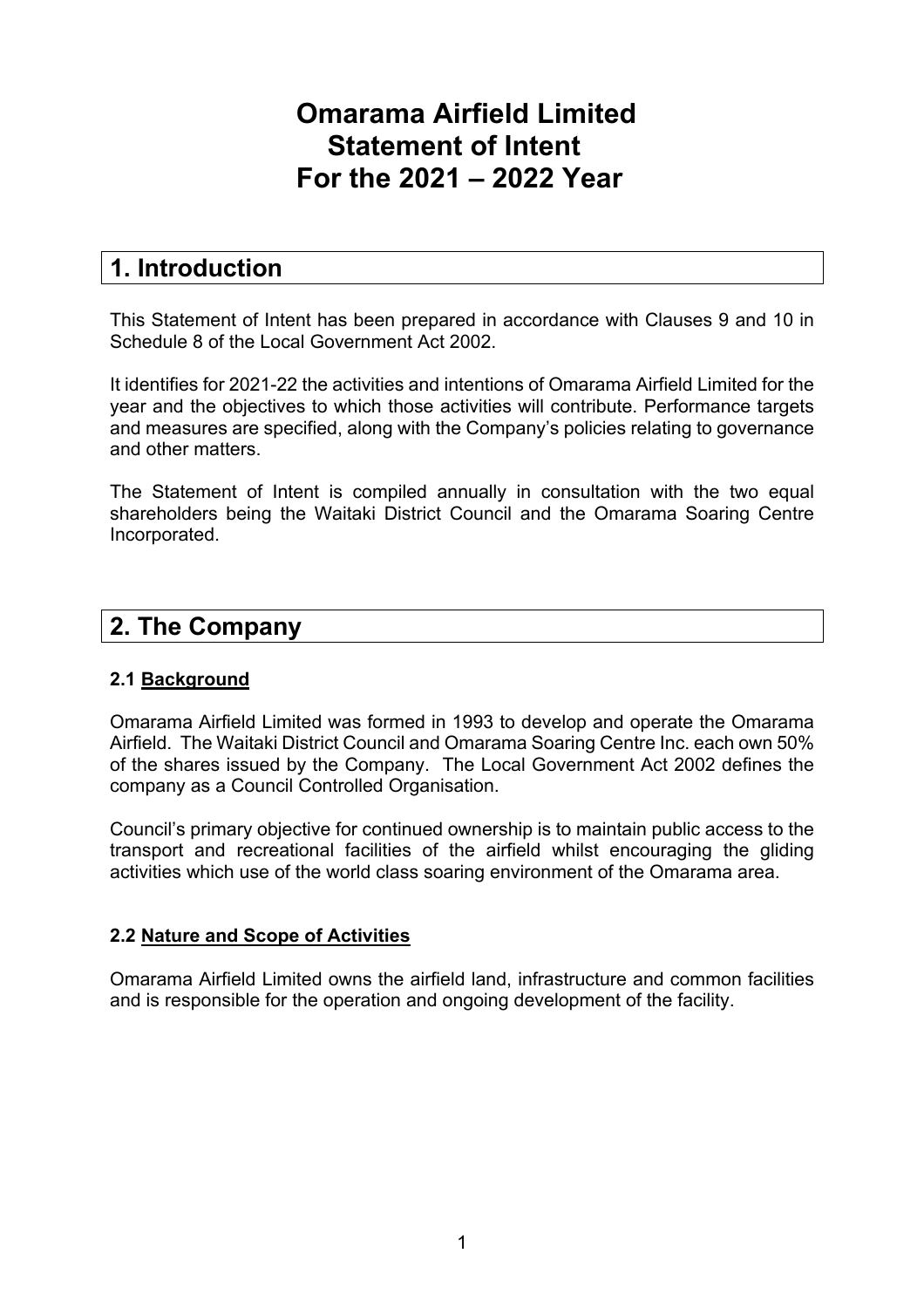# **2.3 Objectives**

The principal objective of the Company is to provide airfield facilities, and if necessary equipment, that supports flying activities and encourages aviation opportunities in Omarama.

The principal objective is advanced through:

- Enhancing the airfield infrastructure;
- Providing public access to airfield facilities;
- Supporting commercial operations;
- Hosting gliding courses, events and competitions;
- Hosting general aviation events;
- Hosting non-aviation events that are complementary to the airfield;
- Supporting model flying operations and events;
- Supporting aviation club activities;
- Encouraging and supporting new aviation activity;
- Supporting where appropriate the local community;
- Managing the airfield in compliance with New Zealand aviation law:
- Investigating and pursuing non-aviation revenue enhancing opportunities and
- Marketing the aviation and recreational opportunities provided by the airfield.
- The ownership of equipment essential to secure the operation of the airfield.

## **2.4 Shareholder Expectations**

The shareholders expect that in conducting the affairs of the Company the directors shall ensure:

- Business activities are conducted in an efficient and effective manner.
- Assets and liabilities are prudently managed.
- The overall performance supports shareholder reasons for continued ownership.
- The decisions made enhance the achievement of the Company's long term objectives.
- The Company acts as a good employer and as an environmentally conscious and responsible citizen.
- That a transparent and collaborative relationship is maintained with the shareholders.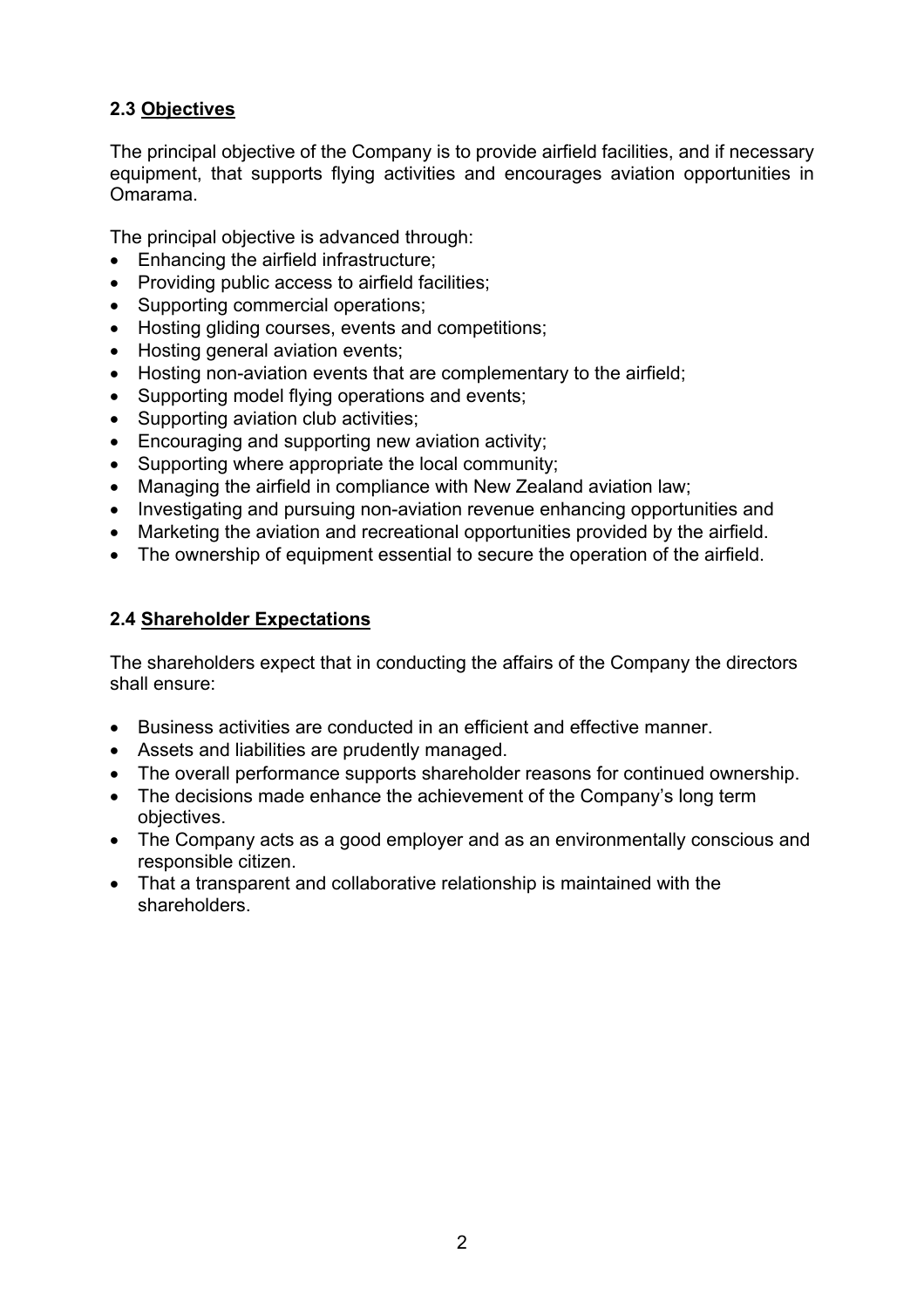# **3. Reporting and Performance Measures**

### **3.1 Reporting Frequency and Content**

A Director of the Company shall attend the meeting at which the Annual Report is presented and may attend when the Half Yearly report is presented to the Council or the Omarama Soaring Centre.

Based on an annual balance date of  $30<sup>th</sup>$  June the company will in accordance with the provisions of Clauses 8 and 9 of Schedule 8 and Section 64 of the Local Government Act 2002 provide to the shareholders the following reports:

### **(a) A Draft Statement of Intent**

By 1 March each year, the Directors shall deliver to the shareholders a Draft Statement of Intent for the following year.

#### **(b) A Completed Statement of Intent**

By 30<sup>th</sup> June of each year, the Directors will deliver to the shareholders a Statement of Intent for the following year.

### **(c) A Half Yearly Report**

Within two months after the end of the first half of each financial year, the Directors shall deliver to the shareholders an un-audited report containing the information required by the Financial Reporting Act 1993. The report shall include a commentary on the first six months results and the outlook for the second six months with reference to any significant factors that are likely to have an effect on the Company's performance.

#### **(d) The Annual Report**

Within three months of the end of the financial year, the Directors shall deliver to the shareholders the Annual Report that will include:

- A report on the operations of the Company to enable an informed assessment of the Company's performance, including variations from the business plan and achievements against performance targets.
- Audited financial statements as required under the Financial Reporting Act 1993.
- A report on performance against the Corporate Governance Statement.

## **3.2 Performance Targets and Measures**

Over the next three years the Company's performance targets are to :

- Maintain, operate and provide planned services within budgeted income.
- Achieve a break even or better financial result after prudent provision for asset replacement, depreciation and future trading requirements.
- Update the Company's business plan on an annual basis.
- Enhance the economic benefits to the Omarama and Ahuriri community arising from the operation and development of the airfield as measured by increased patronage of facilities and participation in events.
- Establish through the subdivision and sale of residential land on Nimbus Drive a cash reserve to be used, if required, to secure the airfields amenity and operation.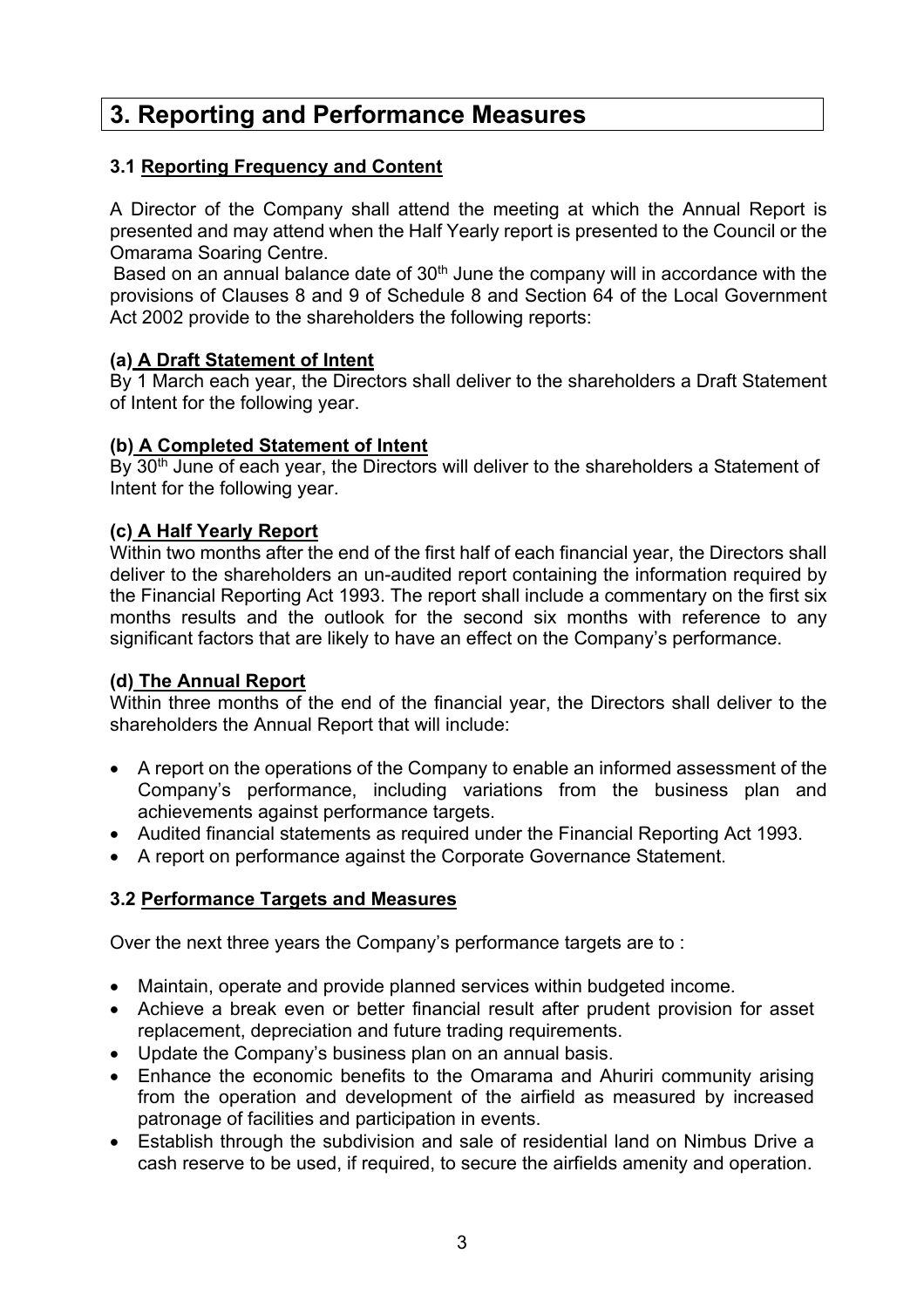# **(a) Ratio of Consolidated Shareholders' Funds to Total Assets**

**'Shareholders' Funds'** (Equity) are defined as the paid-up capital plus any retained tax paid profits earned less any dividends distributed to shareholders. They include accumulated surpluses, revaluation reserves, trust funds and any other reserves or funds which have been accumulated in accounts known as either "Revenue Reserves" or "Capital Reserves".

**'Total Assets'** are defined as the sum of all current and non-current assets plus the investments of the Company.

The projected target for the ratio of shareholders' funds to total assets is at least 90%.

# **(b) Directors Estimate of the Company Value**

The Company's commercial value is estimated in all material respects to be equivalent to the paid up share capital. The directors will advise the shareholders on an annual basis if they believe the value to differ materially from this.

# **4. Governance, Policy and Procedures**

# **4.1 Corporate Governance Statement**

## **(a) Role of the Board of Directors**

The Directors' role is defined in Section 58 of the Local Government Act 2002. This section states 'the role of a director of a council-controlled organisation is to assist the organisation to meet its objectives and any other requirements in its statement of intent' without limitation on 'the other duties that a director of a council-controlled organisation has.' The Board consults with the Company's shareholders in preparing and reviewing the Statement of Intent.

The Board meets on a regular basis and is responsible for the proper direction and control of the Company's activities as required by the Local Government Act 2002 and the Companies Act 1993

The Board acknowledges that it is responsible for the overall control framework of the Company but it recognises that no cost effective internal control system will preclude all errors and irregularities.

## **(b) The Role of the Shareholders**

The Board will ensure that the shareholders are informed of all major developments affecting the Company The shareholders are provided with a draft Statement of Intent and information is communicated to them via the Half Yearly and Annual Reports or if required special meetings.

The shareholders appoint the directors.

## **(c) Board Appointments**

The board comprises four directors and in accordance with the constitution two are appointed by each shareholder.

The Council's director rotation policy requires its directors to retire over any three year period. Retiring Directors shall be eligible to apply for reappointment.